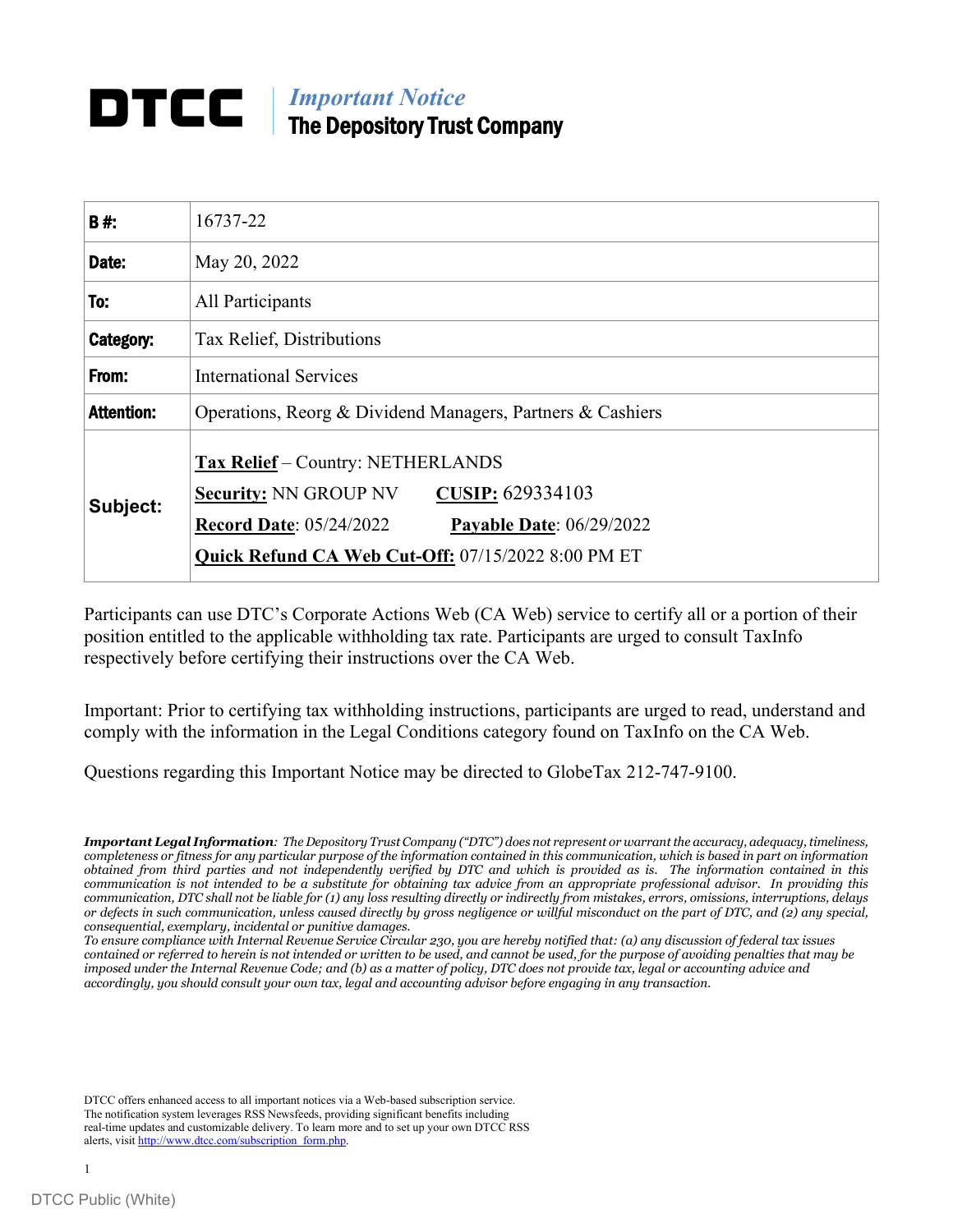

**NN GROUP NV** has announced a dividend and Citibank, N.A. acts as one of the Depositaries for the company's Depositary Receipt ("DR") program.

Participants may use DTC's Corporate Actions Web ("CA Web") instructions tab to certify all or a portion of their position entitled to each applicable withholding tax rate. Use of this instruction method will permit entitlement amounts to be paid through DTC. By making submissions of such certifications the submitter warrants that it has the required authority to make them, that the party for which the submission is made is eligible therefore, and will indemnify, as applicable, Globe Tax Services, Inc., the applicable depositary, the applicable custodian, and other acting, directly or indirectly, in reliance thereon, including for any inaccuracy therein.

On DR pay date, all owners will receive this dividend net of the full Netherlands statutory rate with the possibility to obtain a post-pay date refund as outlined in the Eligibility Matrix.

### **QUICK REFUND CHANGES**

BENEFICIARIES CONSIDERED ELIGIBLE ARE THOSE WITH AN ASSIGNED DUTCH TAX ID #S AT THE TIME OF ESP SUBMISSION. UPON QUICK REFUND SUBMISSION, ESP WILL ADVISE BROKERS WHICH BENEFICIARIES WILL BE FILED VIA QUICK REFUND AND WHICH WILL BE MOVED TO LONG FORM.

| <b>DIVIDEND EVENT MATRIX</b> |               |                           |                                             |                      |               |                             |                 |             |
|------------------------------|---------------|---------------------------|---------------------------------------------|----------------------|---------------|-----------------------------|-----------------|-------------|
| <b>ISSUE</b>                 | <b>CUSIP#</b> | <b>LUNDERLYING ISIN \</b> | DR RECORD DATE   ORD PAY DATE   DR PAY DATE |                      |               | <b>RATIO</b><br>(DR to ORD) | <b>ORD RATE</b> | <b>XBRL</b> |
| NN GROUP NV                  | 629334103     | NL0010773842              | MAY 24, 2022                                | <b>JUNE 15, 2022</b> | JUNE 29, 2022 | 2:1                         | EUR 1.56        | N/A         |

| <b>FEES &amp; DEADLINES</b> |                                           |                                 |                      |                            |                                                   |                                                                 |
|-----------------------------|-------------------------------------------|---------------------------------|----------------------|----------------------------|---------------------------------------------------|-----------------------------------------------------------------|
| <b>SFILING METHOD</b>       | <b>BATCH</b>                              | <b>PAYMENT</b><br><b>METHOD</b> | <b>CUSTODIAL FEE</b> | <b>DSC FEE</b>             | <b>MINIMUM FEE</b><br><b>PER BENEFICIAL OWNER</b> | <b>FINAL SUBMISSION DEADLINE (ESP)</b>                          |
| <b>QUICK REFUND</b>         | PRIMARY BATCH                             | DTC.                            | N/A                  | <b>UP TO \$0.01 PER DR</b> | \$0                                               | <b>ESP ELECTION DEADLINE:</b><br>JULY 8, 2022 8:00 P.M. EST     |
|                             |                                           |                                 |                      |                            |                                                   | <b>CA WEB ELECTION DEADLINE:</b><br>JULY 15, 2022 8:00 P.M. EST |
| <b>LONG FORM</b>            | POST-CA WEB<br>PROCESS:<br><b>ONGOING</b> | <b>CHECK</b><br>OR ACH          | N/A                  | <b>UP TO \$0.01 PER DR</b> | \$25                                              | <b>OCTOBER 31, 2027</b><br>8:00 P.M. EST                        |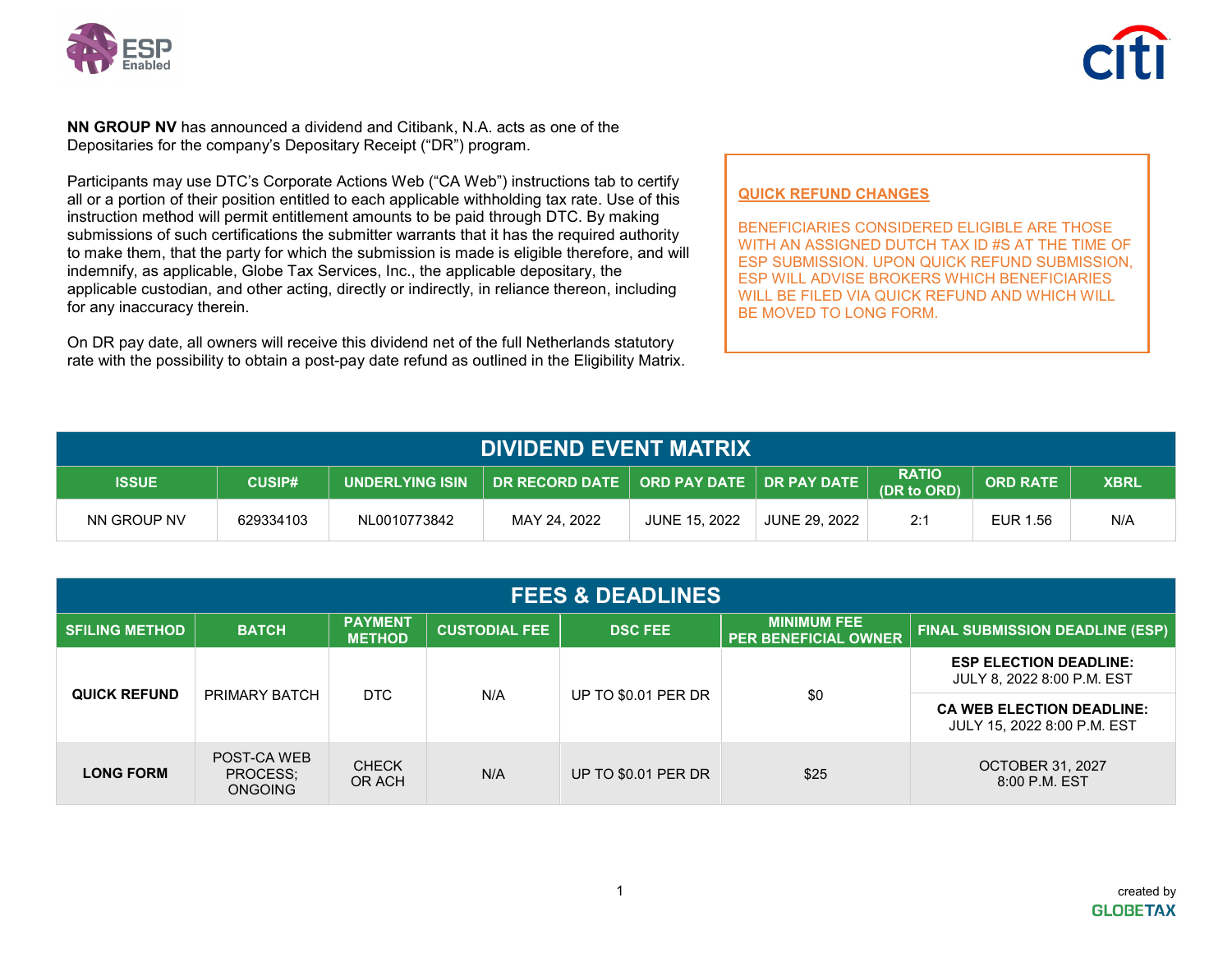#### **Indemnification:**

**I/We have determined that the beneficial owner(s) of the shares (individual or legal entity) is eligible for the preferential rates as stated herein and I declare that I have performed all the necessary due diligence to satisfy myself as to the accuracy of the information submitted to me by these beneficial owners. I/we hereby certify that I/we will indemnify Citibank, N.A., BNY Mellon, Deutsche Bank Trust Company Americas, and JPMorgan Chase Bank, N.A.(and its agents) for any liability Citibank, N.A., BNY Mellon, Deutsche Bank Trust Company Americas, and JPMorgan Chase Bank, N.A. (and its agents) may incur, including without limitations any sanctions-related liability such as fines, penalties, costs and/or fees relating to government inquiries, investigations, or enforcement actions, as a result of reliance upon information provided by such Participant in connection with a C.A. Web election, a claim for refund, or a failure to provide information requested by the Tax Authorities. Citibank, N.A., BNY Mellon, Deutsche Bank Trust Company Americas, and JPMorgan Chase Bank, N.A. shall not be liable for failure to secure the refund. The Participant shall be liable for any loss due to foreign exchange fluctuation. The Participant agrees to immediately return to Citibank, N.A., BNY Mellon, Deutsche Bank Trust Company Americas, and JPMorgan Chase Bank, N.A. any funds erroneously received as a result of an improper C.A. Web election or refund claim. In addition, the Participant agrees to pay any interest, additions to tax or penalties thereon. This is not tax advice. Please consult your tax advisor.**

## **ELIGIBILITY MATRIX**

Note: All information related to eligibility and documentation requirements can be found on the [ESP](https://esp.globetax.com/) site by visiting the relevant event and viewing the [Eligibility Matrix.](https://esp.globetax.com/reports/events) If you need access to ESP, please complete the [New User Registration](https://esp.globetax.com/register) form, and our team of market experts would be pleased **to help you get set up.**

**For each Country's general Eligibility Matrix, please see ESP's [Reference Guide.](https://esp.globetax.com/reference-guide)**

|  | ORETAX<br>GL. |
|--|---------------|
|--|---------------|

**Citibank, N.A. offers [ESP](https://esp.globetax.com/) powered by GlobeTax, an electronic withholding tax submission system. This system allows for the secure and simplified transfer of beneficial owner level data from the Participant to GlobeTax and creates applicable documentation on the Participants' behalf.**

**Review eligibility, document requirements, submit disclosure, print out the documents on letterhead, sign them, and mail the necessary documents to GlobeTax.**

**Please contact us via the ESP [Service](https://globetax.atlassian.net/servicedesk/customer/portal/11) Desk at 212-747-9100 if you have any questions about this process.**

| <b>CONTACT DETAILS</b>       |                                |  |  |
|------------------------------|--------------------------------|--|--|
| <b>DOMESTIC PHONE (U.S.)</b> | 1-800-628-4646                 |  |  |
| DOMESTIC FAX (U.S.)          | 1-800-633-4646                 |  |  |
| <b>INTERNATIONAL PHONE</b>   | 1-212-747-9100                 |  |  |
| <b>INTERNATIONAL FAX</b>     | 1-212-747-0029                 |  |  |
| <b>GROUP EMAIL</b>           | DUTCHESP@GLOBETAX.COM          |  |  |
| <b>COMPANY</b>               | GLOBETAX SERVICES INC.         |  |  |
| <b>STREET ADDRESS</b>        | ONE NEW YORK PLAZA, 34TH FLOOR |  |  |
| <b>CITY/STATE/ZIP</b>        | NEW YORK, NY 10004             |  |  |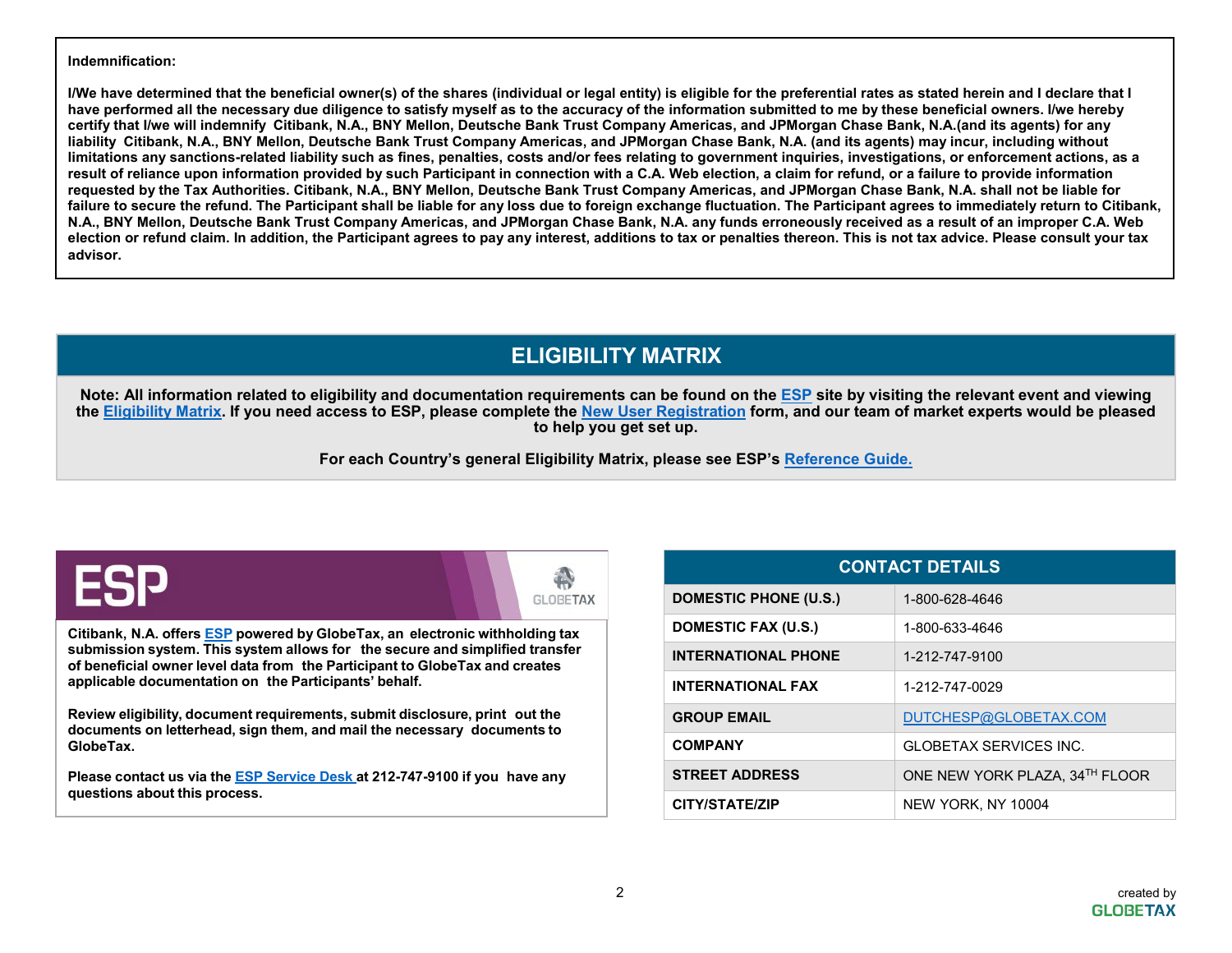| <b>FREQUENTLY ASKED QUESTIONS (FAQs)</b>                                                                                                                                                                                                                         |                                                                                                                                                                                                                                                                                                                                                                                                                                                                                                                                                                                                                                                                                |  |  |
|------------------------------------------------------------------------------------------------------------------------------------------------------------------------------------------------------------------------------------------------------------------|--------------------------------------------------------------------------------------------------------------------------------------------------------------------------------------------------------------------------------------------------------------------------------------------------------------------------------------------------------------------------------------------------------------------------------------------------------------------------------------------------------------------------------------------------------------------------------------------------------------------------------------------------------------------------------|--|--|
| <b>GENERAL QUESTIONS</b>                                                                                                                                                                                                                                         |                                                                                                                                                                                                                                                                                                                                                                                                                                                                                                                                                                                                                                                                                |  |  |
| Will I receive a declaration in lieu of Dividend Note ("DLD" or "CERT") for my<br>Article 35 Pensions or Article 36 Charities?                                                                                                                                   | No, all declarations in lieu of Dividend Notes are maintained by the Depositary, to be<br>released only upon written request by the Participant.                                                                                                                                                                                                                                                                                                                                                                                                                                                                                                                               |  |  |
| Am I required to file through ESP?                                                                                                                                                                                                                               | No, you may submit a traditional claim through standard mail if you cannot submit<br>client data through ESP. We strongly suggest logging in to ESP to download the<br>template provided when preparing your claim, regardless of your ultimate submission<br>method.                                                                                                                                                                                                                                                                                                                                                                                                          |  |  |
| Is there any case in which a U.S. Resident 401(a), 401(k), 457(b), 403(b), IRA, Roth<br>IRA, Employee Pension Plan or Simple Retirement Account would not qualify for<br>Treaty Benefits under Article 35 of the Treaty between the U.S. and the<br>Netherlands? | Yes, for instance, these account types will not be considered eligible for treaty<br>benefits under Article 35 of the treaty between the U.S. and the Netherlands for the<br>avoidance of Double Taxation in any taxable year if less than 70% of the total amount<br>of withdrawals from such U.S. Trust during that year is used to provide Pension,<br>Retirement, or other Employee benefits as meant in Article 35 of the above mentioned<br>treaty.                                                                                                                                                                                                                      |  |  |
| Will Citibank, N.A. accept claims filed directly to them by Beneficial Owners?                                                                                                                                                                                   | No, Citibank, N.A. only accepts claims filed by the DTC participant who held the<br>securities through DTCC and only to the extent that DTCC has reported these holdings<br>to us as valid.                                                                                                                                                                                                                                                                                                                                                                                                                                                                                    |  |  |
| Is there a possibility of audit by the Local Tax Authority?                                                                                                                                                                                                      | Yes, the Dutch Tax Authority reserves the right to request further information and<br>documentation regarding submitted claims.                                                                                                                                                                                                                                                                                                                                                                                                                                                                                                                                                |  |  |
| What documentation is required for Beneficial Owners who have not received a<br>Dutch RSIN?                                                                                                                                                                      | U.S. Pension and Charities (not including IRAs) who have not received a Dutch RSIN<br>will be required to submit a 6166 that certifies the BO as an eligible us tax exempt<br>entity. The 6166 must be valid within two years of the current date.<br>Non-us tax exempt entities are required to submit a Certificate of Residency and other<br>documents to prove their comparability to a Dutch tax exempt entity such as: Articles<br>of Association, Trust Deed, Annual Account, and/or Pension Plan. Beneficial Owners<br>that cannot supply this documentation will not be issued a Dutch RSIN and therefore<br>will not eligible for a refund of Dutch withholding tax. |  |  |
| <b>QUICK REFUND QUESTIONS</b>                                                                                                                                                                                                                                    |                                                                                                                                                                                                                                                                                                                                                                                                                                                                                                                                                                                                                                                                                |  |  |
| Will I be paid through DTCC for claims submitted through the Quick Refund<br>process?                                                                                                                                                                            | Yes.                                                                                                                                                                                                                                                                                                                                                                                                                                                                                                                                                                                                                                                                           |  |  |